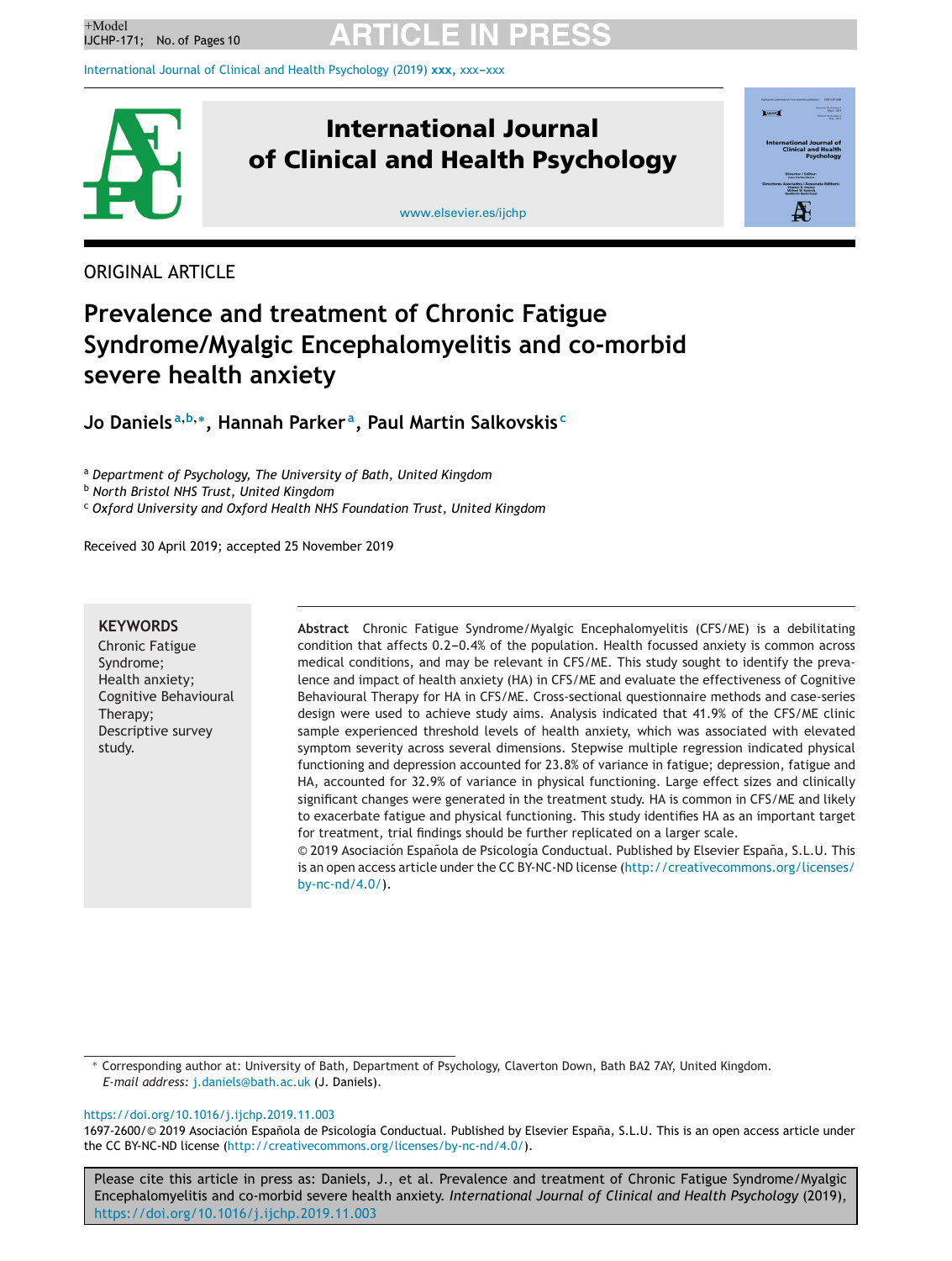## **PALABRAS CLAVE**

Síndrome de Fatiga Crónica; ansiedad por la salud; terapia cognitivo conductual; Eestudio descriptivo mediantes encuesta.

## <sup>+Model</sup><br>IJCHP-171; No. of Pages 10<br>
ARTICLE IN PRESS

### **Prevalencia y tratamiento del Síndrome de Fatiga crónica/Encefalomielitis Miálgica y ansiedad por la salud comórbida**

**Resumen** El Síndrome de Fatiga Crónica/Encefalomielitis Miálgica (SFC/EM) es una enfermedad que afecta al 0,2-0.4% de la población. La ansiedad por la salud (AS) es común en condiciones médicas y puede ser relevante en el SFC/EM. El objetivo de este estudio fue identificar la prevalencia e impacto de la AS en el SFC/EM y evaluar la efectividad de la terapia cognitivo conductual para tratar la AS en el SFC/EM. Se utilizaron cuestionarios en base a un diseño transversal y de estudio de casos. El 41.9% de la muestra clínica de SFC/EM experimentó niveles umbrales de HA, lo que se asoció a una mayor gravedad de algunos síntomas. Modelos de regresión lineal múltiple indicaron que el funcionamiento físico y la depresión representaron el 23.8% de la varianza en la fatiga; la depresión, la fatiga y la AS representaron el 32.9% de la varianza en el funcionamiento físico. Se identificaron grandes tamaños de efecto y cambios clínicamente significativos por el tratamiento. Lla AS es común en el SFC/EM y podría empeorar la fatiga y el funcionamiento físico. Este estudio identifica la HA como factor importante para el tratamiento del SFC/ME. Los resultados deberían replicarse a mayor escala.

© 2019 Asociación Española de Psicología Conductual. Publicado por Elsevier España, S.L.U. Este es un artículo Open Access bajo la licencia CC BY-NC-ND [\(http://creativecommons.org/](http://creativecommons.org/licenses/by-nc-nd/4.0/) [licenses/by-nc-nd/4.0/\)](http://creativecommons.org/licenses/by-nc-nd/4.0/).

## **Introduction**

Chronic Fatigue Syndrome/Myalgic Encephalomyelitis (CFS/ME) is a debilitating condition characterised by excessive fatigue, malaise, muscle pain and unrefreshing sleep, with prevalence rates in the region of 0.2-0.4% of the population [\(National](#page-9-0) [Institute](#page-9-0) [for](#page-9-0) [Health](#page-9-0) [and](#page-9-0) [Care](#page-9-0) [Excellence](#page-9-0) [NICE,](#page-9-0) [2007\).](#page-9-0) It is accepted that the pathogenesis is likely to be a complex interaction which may include genetic predisposition, somatic triggers and biopsychosocial factors. However, the aetiology of CFS/ME remains poorly understood. CFS/ME can lead to significant disability with subsequent economic costs [\(Rimbaut,](#page-9-0) [Van](#page-9-0) [Gutte,](#page-9-0) [Van](#page-9-0) [Brabander,](#page-9-0) [&](#page-9-0) [Vanden](#page-9-0) [Bossche,](#page-9-0) [2016\).](#page-9-0)

Despite a number of large CFS/ME treatment trials, a recent meta-analysis [\(Castell,](#page-8-0) [Kazantzis,](#page-8-0) [&](#page-8-0) [Moss-Morris,](#page-8-0) [2011\)](#page-8-0) suggests current treatment options such as Cognitive Behavioural Therapy (CBT) [\(National](#page-9-0) [Institute](#page-9-0) [for](#page-9-0) [Health](#page-9-0) [and](#page-9-0) [Care](#page-9-0) [Excellence](#page-9-0) [NICE,](#page-9-0) [2007\)](#page-9-0) result in only moderate improvements (*g* = 0.33), contrasting with larger effect sizes for CBT in the treatment of other conditions such as anxiety [\(Olatunji,](#page-9-0) [Cisler,](#page-9-0) [&](#page-9-0) [Deacon,](#page-9-0) [2010\).](#page-9-0) It has been suggested that both the heterogeneity of the condition and moderate treatment response may be attributable to phenotypes within the condition which are not being adequately accounted for [\(Collin,](#page-8-0) [Heron,](#page-8-0) [Nikolaus,](#page-8-0) [Knoop,](#page-8-0) [&](#page-8-0) [Crawley,](#page-8-0) [2018\).](#page-8-0) Treatment success inevitably depends on accurate identification of the presenting clinical problem, which is particularly challenging in conditions where co-morbidity is high; a recent systematic review and meta-analysis reported around half of the CFS/ME population report anxiety and/or depression [\(Caswell](#page-8-0) [&](#page-8-0) [Daniels,](#page-8-0) [2018\)](#page-8-0) which supports existing findings. These rates are comparable with other long-term health conditions such as Diabetes and Chronic Obstructive Pulmonary Disorder ([Campbell-Sills](#page-8-0) et [al.,](#page-8-0) [2013\).](#page-8-0)

The overlapping characteristics of depression and CFS/ME continue to be discussed and supported [\(Janssens,](#page-9-0)

[Zijlema,](#page-9-0) [Joustra,](#page-9-0) [&](#page-9-0) [Rosmalen,](#page-9-0) [2015\)](#page-9-0) yet anxiety in CFS/ME has been largely neglected. Health anxiety has gained significant interest in medical settings due to high prevalence rates of up to 24.7% ([Tyrer](#page-9-0) et [al.,](#page-9-0) [2011\),](#page-9-0) compared to 0.26-8.5% in the primary care population [\(Creed](#page-8-0)  $E$  [Barsky,](#page-8-0) [2004\).](#page-8-0) A recent study reported incidence of health anxiety in CFS/ME at 42% ([Daniels,](#page-8-0) [Brigden,](#page-8-0) [&](#page-8-0) [Kacorova,](#page-8-0) [2017\),](#page-8-0) however this study was limited in sample size and scope of investigation. There is a growing body of evidence supporting the use of the CBT health anxiety model (CBT-HA) in medical populations, showing effective outcomes across samples [\(Tyrer](#page-9-0) et [al.,](#page-9-0) [2017\).](#page-9-0) CBT-HA is based on the notion that ambiguous health-related stimuli are subject to interpretation which hence informs behavioural responses such as hypervigilance to physiological sensations, avoidance, bodily monitoring and reassurance seeking in order to prevent realisation of health concerns. However, these strategies often increase distress. The behavioural strategies may feel useful, necessary and justified in a condition such as CFS/ME where diagnosis is often protracted and delegitimising. The utility of the CBT-HA model in CFS/ME has recently been tested in a single case study, reporting successful outcomes at 12 months [\(Daniels](#page-8-0) [&](#page-8-0) [Loades,](#page-8-0) [2017\).](#page-8-0) With current recommended interventions for CFS/ME offering modest outcomes and emerging reports of elevated rates of health anxiety, CBT-HA may offer an alternative treatment to those presenting with co-morbidity in CFS/ME.

This study seeks to replicate and advance previous findings to examine the presence, impact and treatment of health anxiety in CFS/ME.

## **STUDY 1**

Aims were to replicate earlier findings and seek supportive evidence for the treatment of co-morbid health anxiety in CFS/ME. More specifically, to (a) identify the prevalence of anxiety, depression and health anxiety in CFS/ME and (b)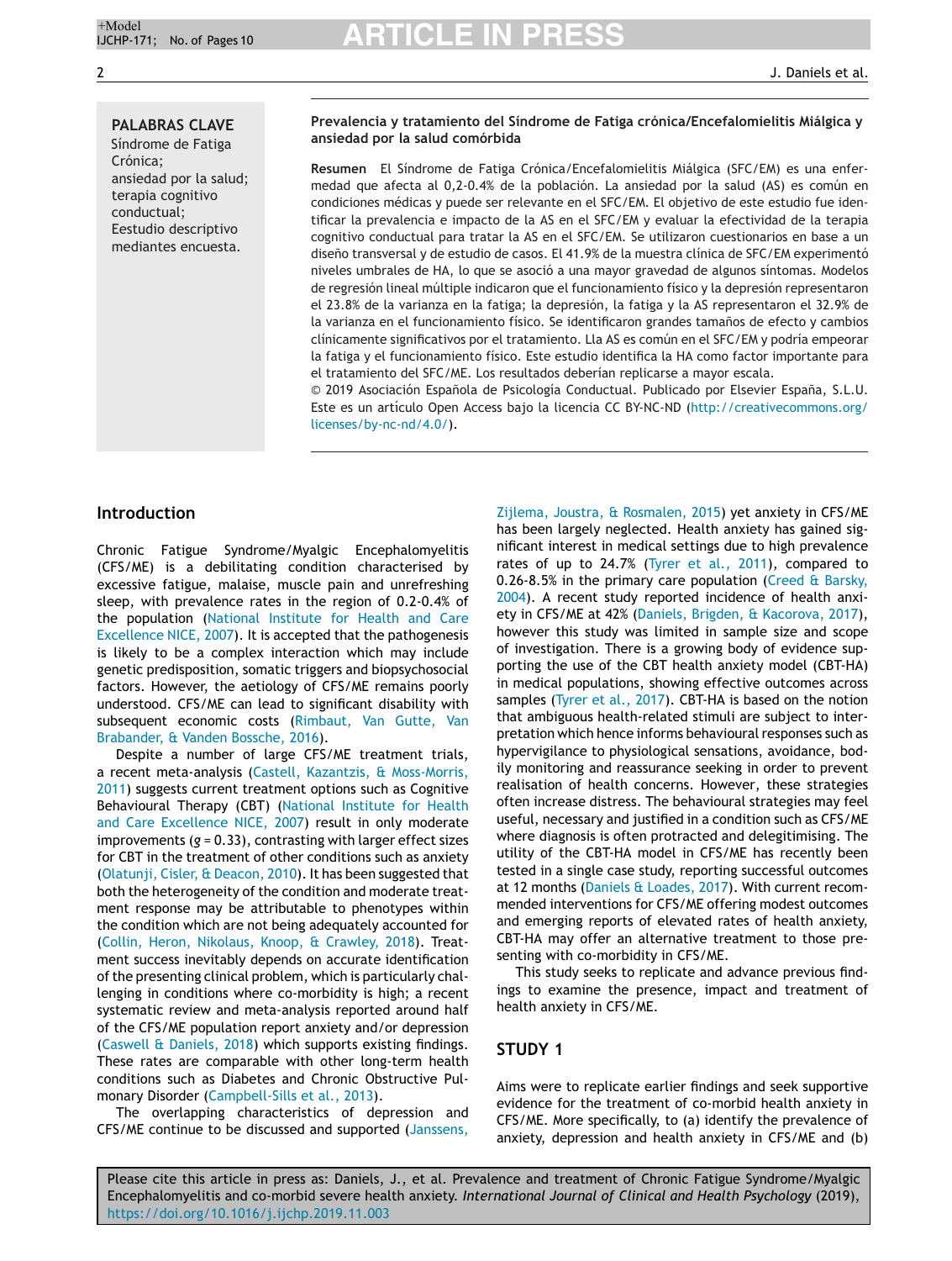Prevalence and treatment of Chronic Fatigue Syndrome/Myalgic Encephalomyelitis and co-morbid severe health anxiety 3

assess the relative impact of health anxiety on the primary outcome measures in treatment for CFS/ME, fatigue and physical functioning.

## **Method**

## **Participants**

All patients referred within the sampling period were invited to complete questionnaires prior to initial assessment. This formed the battery of measures for the study. Inclusion criteria were: (a) aged 18 or over (b) definite diagnosis of CFS/ME (c) literate in the English language. During the 12 month sampling period, 423 patients were referred to the service. Of those, 283 participants were eligible for participation due to receiving a definite primary diagnosis of CFS/ME ([Fig.](#page-3-0) 1, CONSORT diagram), falling within the age range and indicating sufficient understanding of the English language. Sixty-one percent (*N* = 172) both consented and completed the SHAI; the remaining declined without reason. Standard imputation methods were required for missing data in eight cases.

As described in [Table](#page-3-0) 1, the final sample were mostly female, white British with ages ranging from 17-70 years. Months since onset of fatigue was available for 135 participants (78%) and ranged from 5-312 months, with a mean duration of 60 months. Age and months since onset were correlated using Spearman's Rho (due to lack of normality in the data and multimodal distribution) however no significant association was found  $(r_s = .14, p = .93)$  and therefore not further controlled for. Of those who responded to the demographic assessment questions on co-morbidity (average of 64% across questions), 30% indicated comorbid migraine, 41.5% irritable bowel syndrome, 16.5% fibromyalgia; <1% chronic regional pain disorder, 44.2% anxiety, depression 48% and 'other' co-morbidities uncategorised 28.4% (*n* = 29). The latter included pain related disorders (*n* = 12), neurological problems (*n* = 4), mental health diagnosis (*n* = 4), and vitamin deficiencies (*n* = 3).

## **Instruments**

Information regarding demographic and existing medical information was collected using the routine clinic assessment form. In addition to this, the questionnaire battery included the following standardised instruments.

The 11-item Chalder Fatigue Questionnaire ([Chalder](#page-8-0) et [al.,](#page-8-0) [1993\)](#page-8-0) measures physical and mental fatigue. Reliability and validity of this measure is supported in CFS/ME ([Deale,](#page-8-0) [Chalder,](#page-8-0) [Marks,](#page-8-0) [&](#page-8-0) [Wessely,](#page-8-0) [1997\).](#page-8-0) The 0-3 scoring method was used as it is considered more sensitive to change.

The 14-item Hospital Anxiety and Depression Scale (HADS; [Zigmond](#page-9-0) [&](#page-9-0) [Snaith,](#page-9-0) [1983\)](#page-9-0) measures anxiety and depression in two sub-scales. Reliability has been demonstrated CFS/ME samples ( $\alpha$  = .80, .84 respectively) ([Daniels](#page-8-0) et [al.,](#page-8-0) [2017\).](#page-8-0)

The Short Form-36 (SF-36) physical functioning scale measures functioning as a result of physical/emotional difficulty [\(Jenkinson,](#page-9-0) [Coulter,](#page-9-0) [&](#page-9-0) [Wright,](#page-9-0) [1993\).](#page-9-0) The SF-36 has good test-retest reliability score ( $r = .75$ ) [\(Brazier](#page-8-0) et [al.,](#page-8-0) [1992\).](#page-8-0) Higher scores indicate better functioning.

The Epworth Sleepiness Scale ([Johns,](#page-9-0) [1991\)](#page-9-0) measures likelihood of sleepiness in specific situations, rating 0-3. Test-retest reliability ( $r = .82$ ), and internal reliability ( $\alpha$  $= .88$ ) were good [\(Johns,](#page-9-0) [1992\).](#page-9-0)

In addition to the standard battery of questionnaires, the 14-item Short Health Anxiety Inventory (SHAI; [Salkovskis,](#page-9-0) [Rimes,](#page-9-0) [Warwick,](#page-9-0) [&](#page-9-0) [Clark,](#page-9-0) [2002\)](#page-9-0) was included for the purposes of this study. This measure was deemed the most suitable measure to assess health anxiety due to the robust theoretical basis of the measure: items are directly derived from the evidence-based empirically-grounded clinical model of health anxiety ([Salkovskis,](#page-9-0) [Warwick,](#page-9-0) [&](#page-9-0) [Deale,](#page-9-0) [2003\)](#page-9-0) aligning with the now commonly accepted anxiety foundation of health anxiety (rather than somatization or more generic underpinnings seen in other similar measures; see [Salkovskis](#page-9-0) et [al.,](#page-9-0) [2002\).](#page-9-0) According to the original paper, the conceptual construct of health anxiety is based on the principle that distress arises due to an enduring predisposition to misinterpret ambiguous normal bodily variations or physiological stimuli as indicators of physical illness (which may also extend to medical information). This results in the employment of behaviours which serve to maintain rather than reduce distress. The items relate to the specific dimensions of the cognitive model as set out in [Salkovskis](#page-9-0) et [al.](#page-9-0) [\(2003\),](#page-9-0) including preoccupation with health concerns, vigilance to bodily sensations, interpretation of ambiguous physical sensations and disbelief in medical reassurance. The original paper utilised standard deviations of normative data to produce clinical cut-offs to indicate case (>18) and non-case levels of health anxiety and differentiate generic anxiety. Subsequent studies and reviews have established test-retest reliability, concurrent, convergent and discriminant validity of the SHAI ([Daniels](#page-8-0) et [al.,](#page-8-0) [2017;](#page-8-0) [Hedman](#page-8-0) et [al.,](#page-8-0) [2015\).](#page-8-0) Overall internal consistency of the measure is very good ( $\alpha$  = .89) [\(Rabiei,](#page-9-0) [Kalantari,](#page-9-0) [Asgari,](#page-9-0) [&](#page-9-0) [Bahrami,](#page-9-0) [2013;](#page-9-0) [Salkovskis](#page-9-0) et [al.,](#page-9-0) [2002\)](#page-9-0) and the measure has also been demonstrated as reliable in CFS/ME ( $\alpha$  =.89) [\(Daniels](#page-8-0) et [al.,](#page-8-0) [2017\)](#page-8-0) and other medical conditions [\(Tyrer](#page-9-0) et [al.,](#page-9-0) [2011\).](#page-9-0)

## **Procedure**

Cross-sectional questionnaire data were taken from a specialist CFS/ME service over a 12 month period from March 2016 to March 2017. The service offers assessment and treatment in accordance with [National](#page-9-0) [Institute](#page-9-0) [for](#page-9-0) [Health](#page-9-0) [and](#page-9-0) [Care](#page-9-0) [Excellence](#page-9-0) [NICE](#page-9-0) [\(2007\)](#page-9-0) guidance, patients are diagnosed using the Fukuda criteria checklist [\(Fukuda](#page-8-0) et [al.,](#page-8-0) [1994\).](#page-8-0) Ethical approval was granted for the prevalence study and case series from the University of Bath and Cornwall and Plymouth Research Ethics Committee (REC no: 13/SW/006) and East Essex Research Ethics Committee (13/EE/0301) respectively.

Data analysis was completed using Statistical Package for Social Sciences (SPSS) v23. Internal consistency of the SHAI was tested using Cronbach's alpha and item-total correlations to support the utility and reliability of the SHAI in the CFS/ME population.

To assess prevalence of health anxiety, a score of >18 was used as a cut off for definite cases of health anxiety, replicating previous work [\(Daniels](#page-8-0) et [al.,](#page-8-0) [2017\)](#page-8-0) and research in similar fields [\(Carrigan,](#page-8-0) [Dysch,](#page-8-0) [&](#page-8-0) [Salkovskis,](#page-8-0) [2018\).](#page-8-0) To assess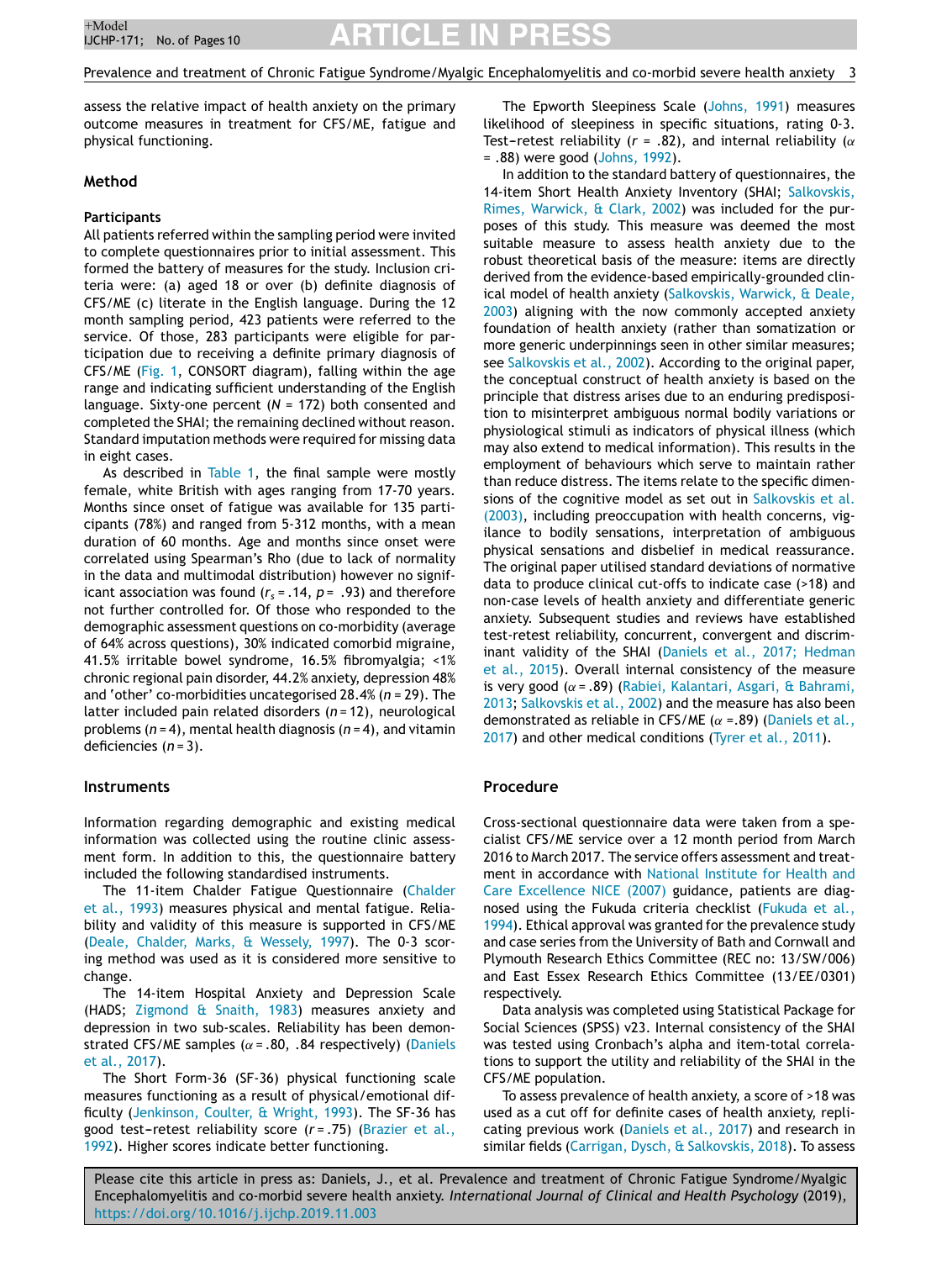

**Fig. 1** CONSORT diagram of CFS/ME health anxiety prevalence study.

| Demographic and clinical variables for Study 1 and Study 2.<br>Table 1 |                                   |                                     |
|------------------------------------------------------------------------|-----------------------------------|-------------------------------------|
|                                                                        | Study 1<br>N < 172<br>Mean $(SD)$ | Study 2<br>$N = 10$<br>Median (IQR) |
| Age (years)                                                            | 38.6 (12.7)                       | 32 (12.41)                          |
| Female, $n$ $%$ )                                                      | 147 (86%)                         | 10 (100%)                           |
| Median duration of illness, months (IQR)                               | 59.55 (14, 72)                    | $36(12-96)$                         |
| British ethnicity                                                      | 167 (97%)                         | 10 (100%)                           |
| <b>SHAI</b>                                                            | 16.65(6.45)                       | 26.3                                |
| Number of Pts reaching case level SHAI (%)                             | 41.9                              | 100                                 |
| HADS-A                                                                 | 9.73(4.45)                        | 12                                  |
| Number of Pts with HADS-A (%) score >11                                | 40.7                              | 80                                  |
| HADS-D                                                                 | 9.36(4.06)                        | 8.8                                 |
| Number of Pts with HADS-D (%) score >11                                | 38.6                              | 40                                  |
| Chalder fatigue questionnaire                                          | 27.11 (4.71)                      | 10.5                                |
| $SF-36$                                                                | 45.18 (25.91)                     | 39.3                                |

*Note.* SD: Standard Deviation; IQR: Interquartile Range; SHAI: Short Health Anxiety Inventory; HADS-A: Hospital Anxiety and Depression Scale-Anxiety; HADS-D: Hospital Anxiety and Depression Scale-Depression; SF-36: Short-Form-36.

<span id="page-3-0"></span>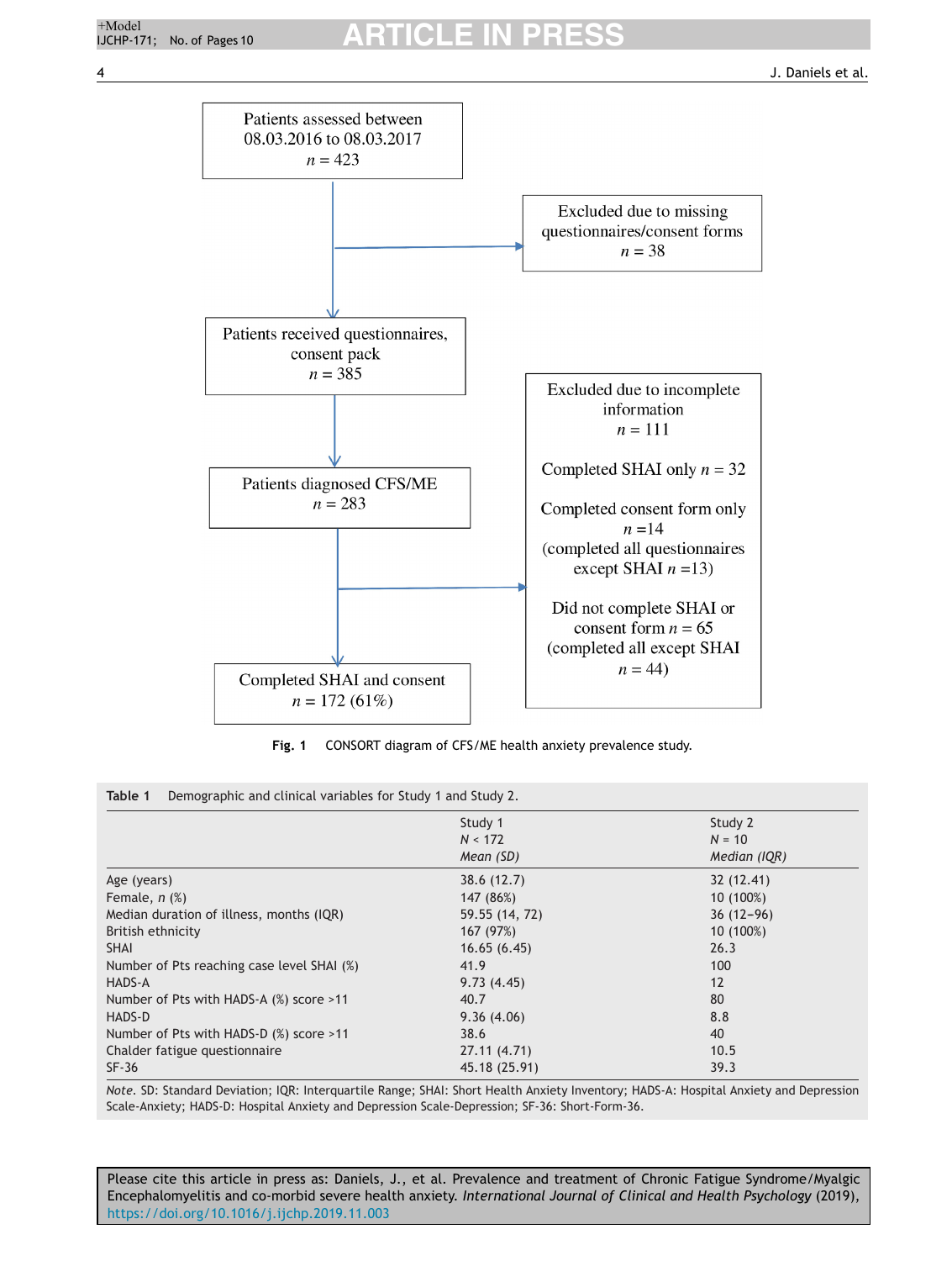## Prevalence and treatment of Chronic Fatigue Syndrome/Myalgic Encephalomyelitis and co-morbid severe health anxiety 5

prevalence of anxiety and depression using the HADS, the predefined cut-off of >11 was used to indicate case level distress [\(Brennan,](#page-8-0) [Worrall-Davies,](#page-8-0) [McMillan,](#page-8-0) [Gilbody,](#page-8-0) [&](#page-8-0) [House,](#page-8-0) [2010\).](#page-8-0) A chi-squared test compared the prevalence rates of health anxiety in CFS/ME in comparison to other medical settings.

Independent samples t-tests examined differences between those with high health anxiety (HiHA) versus those with low health anxiety (LoHA) across all variables. An upper cut-off of definite case ≥18 on the SHAI was used, with a ≤14 lower cut-off allowing a comparison of distinct groups at either end of the distribution. Scores of 15-17 on the SHAI represent sub-clinical borderline health anxiety and were thus excluded from the sub-group analysis.

Planned a priori Pearson's tests of association were performed to examine the relationship between health anxiety, fatigue and physical functioning, plus age and duration to assess whether the latter should be controlled for in analysis.

Stepwise multiple regressions was performed to establish the *r*<sup>2</sup> variance of each of the independent predictor variables on the pre-specified dependent criterion variables. The predictor variables were HADS-A, HADS-D and of focal interest, health anxiety as measured by the SHAI. The criterion variables were the Chalder fatigue questionnaire and SF-36 for physical functioning, respectively. Given the theoretical and evidenced link between fatigue and physical functioning, fatigue was also included as a predictor variable for physical functioning, and vice versa.

A significance value of *p* < .05 was planned for all analyses except tests of association where multiple comparisons indicated a significance threshold of *p* < .0125.

### **Results**

Data from the SHAI were normally distributed. The SHAI was found to have high internal-consistency in this population (14 items;  $\alpha$  = .86); tests of convergent validity between the HADS-A and SHAI confirmed moderate convergence (*r* = .48, *n* = 169, *p* < .001), similar to previous tests of convergence in CFS/ME ([Daniels](#page-8-0) et [al.,](#page-8-0) [2017\).](#page-8-0) Score on the SHAI ranged from 4-38 (*M* = 16.65, *SD* = 6.45), with 41.9% of the sample reaching SHAI clinical cut-off for definite case health anxiety (≥18). This is significantly higher (*p* < .05) than prevalence in a Neurology outpatient sample (*N* = 3,205, 24.7%) [\(Tyrer](#page-9-0) et [al.,](#page-9-0) [2011\),](#page-9-0) the most elevated across outpatient medical clinics.

Analysis of HADS data indicated 40.7% (*n* = 70) and 38.6% (*n* = 66) reached 'definite' caseness in terms of anxiety and depression respectively  $(≥11)$ , (excluding missing data cases), consistent with rates of self-reported diagnosis of anxiety (33.1%) and depression (35.5%) on the clinic assessment form.

Independent t-test comparisons between HiHA and LoHA groups (*n* = 69, *n* = 72 respectively) were performed with equal variances noted on all variables except age and SHAI where variance adjustments were made. Significant differences were found between groups in the expected directions on all measures of interest: Chalder fatigue questionnaire (*t*(135) = -3.24, *p* = .002), SF-36 (*t*(138) = 4.83, *p* < .001). Analysis indicated that those with case level health anxiety demonstrated significantly lower physical functioning and mood and higher levels of fatigue, sleepiness and anxiety than those without case level health anxiety. Age between groups was not significant (*t*(136.12) = 1.59, *p* =.115). HiHA group mean scores for the HADS-A and HADS-D fell within the 'severe' range (≥11) whereas LoHA group means did not.

Pearson's test of association indicated significant relationships between the SHAI and the SF-36 (*r* = -.34, *n* = 170, *p* < .001) and Chalder fatigue questionnaire (*r* = .20, *n =* 167, *p* = .01), HADS-A (*r* = .47, *n* = 169, *p* < .001) and HADS-D (*r* = .38, *n* = 171, *p* < .001) in expected directions. The association between the SHAI and Epworth Sleepiness Scale was non-significant at predetermined levels (*r* = .18, *n* = 167, *p*  $= .018$ ).

Stepwise regression analysis indicated physical functioning and depression accounted for 23.8% of the variance of fatigue (*R*<sup>2</sup> = .23, *F*(2, 160) = 24.61, *p* < .001). Physical functioning accounted for 20.7% of the variance ( $\beta$ =.-45,  $p \le$ .001), depression accounted for an additional *R*<sup>2</sup> change of 3% ( $\beta$ =.19,  $p$  =.014) (see [Table](#page-5-0) 2). All other variables entered were excluded from the model.

Three significant predictors accounted for 32.9% of the variance of physical functioning  $(R^2 = .32, F(3,160) = 25.62,$ *p* < .001). Depression explained 21.8% (β = -.46, *p* < .001) followed by fatigue ( $\beta$  = -.32,  $p$  < .001) and health anxiety ( $\beta$  = -.14, *p* =.044) ([Table](#page-5-0) 3). Health anxiety contributed  $R^2$ change of an additional 3.2% after accounting for depression and fatigue, indicating health anxiety was a significant independent predictor of physical functioning. All other variables entered were excluded from the model.

## **STUDY 2**

Aims were to assess the relative effectiveness of a CBT-HA intervention for CFS/ME and co-morbid health anxiety, replicating earlier findings on a larger scale.

#### **Method**

#### **Participants**

Patients were eligible for referral to the treatment trial if they met criteria for study one, plus a score of  $>18$  on the SHAI at assessment. Those with co-morbidities were not excluded if their primary concern was CFS/ME. An idiosyncratic CBT-HA treatment derived formulation collaboratively developed with each individual provided the basis for the treatment intervention, integrating CFS-associated symptoms and health anxiety-related symptoms. The CBT-HA treatment comprised twelve individual face-to-face 60 minute sessions, replicating earlier work described by [Daniels](#page-8-0) [and](#page-8-0) [Loades](#page-8-0) [\(2017\).](#page-8-0) Treatment was delivered by the first author, an experienced clinical psychologist and accredited cognitive behaviour psychotherapist, with in-vivo supervision and protocol fidelity monitoring from health anxiety expert Professor Paul Salkovskis. Both participants and clinician audio recorded all treatment sessions.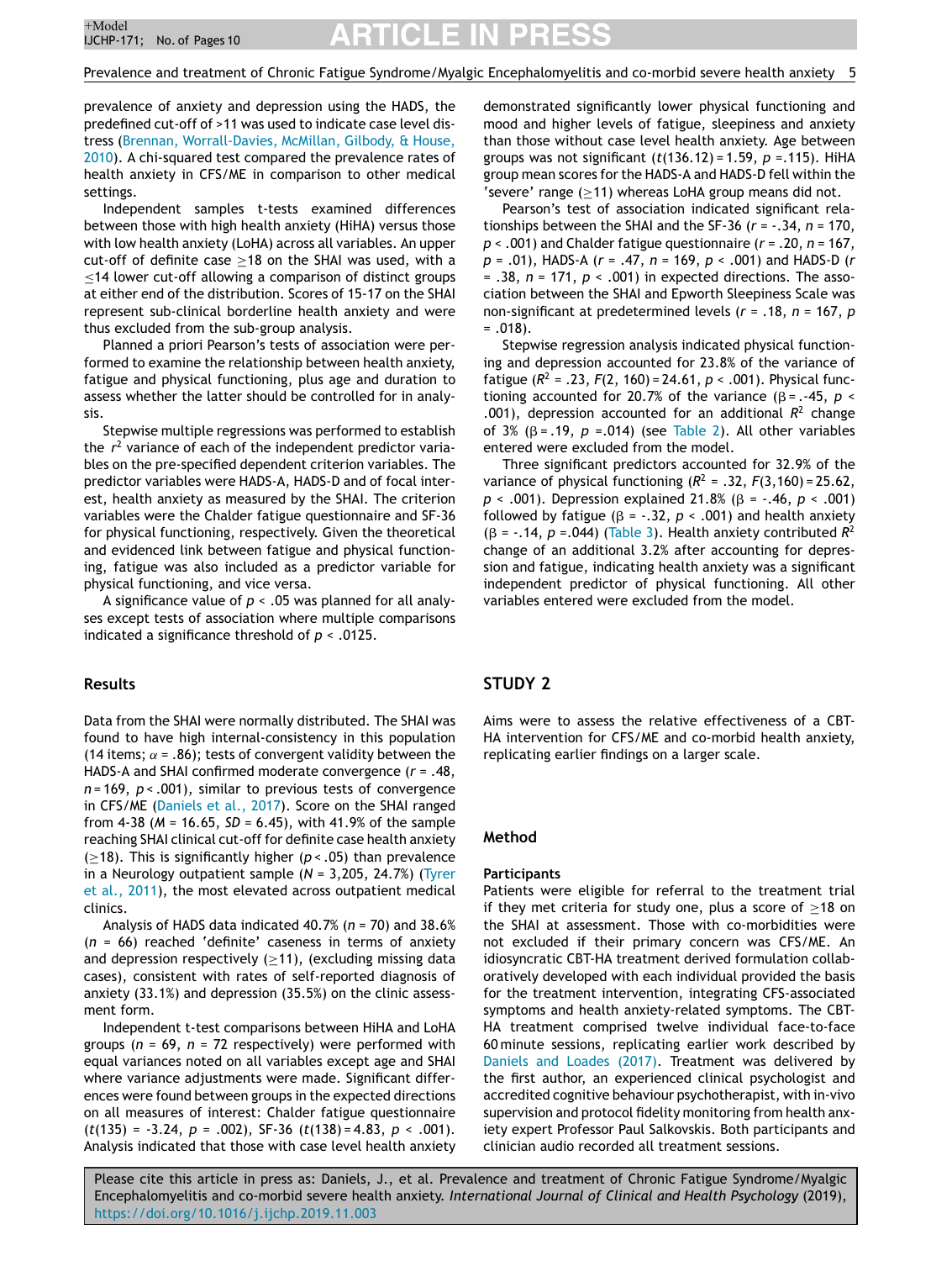<span id="page-5-0"></span>6 J. Daniels et al.

**Table 2** Summary of stepwise multiple regression analysis for variables predicting fatigue.

| Variable              | Model 1                       |           |         | Model 1                       |         |         |  |
|-----------------------|-------------------------------|-----------|---------|-------------------------------|---------|---------|--|
|                       | Unstandardised<br>co-effients |           | CE Beta | Unstandardised<br>co-effients |         | CE Beta |  |
|                       | <b>Beta</b>                   | SE Beta   |         | <b>Beta</b>                   | SE Beta |         |  |
| Physical functioning  | $-.08$                        | .01       | $-.45$  | $-.06$                        | .01     | $-.36$  |  |
| Depression            |                               |           |         | $-.23$                        | .09     | $-.19$  |  |
| $R^2$                 |                               | .20       |         |                               | .23     |         |  |
| F for change in $R^2$ |                               | $41.62**$ |         |                               | $6.24*$ |         |  |

 $p = .014$ .  $p < .001$ .

**Table 3** Summary of stepwise multiple regression analysis for variables predicting physical functioning.

|                       | Model 1                       |           |         | Model 3                       |           |         | Model 3                       |         |         |
|-----------------------|-------------------------------|-----------|---------|-------------------------------|-----------|---------|-------------------------------|---------|---------|
|                       | Unstandardised<br>co-effients |           | CE Beta | Unstandardised<br>co-effients |           | CE Beta | Unstandardised<br>co-effients |         | CE Beta |
|                       | <b>Beta</b>                   | SE Beta   |         | <b>Beta</b>                   | SE Beta   |         | <b>Beta</b>                   | SE Beta |         |
| Depression            | $-3.02$                       | .45       | $-.467$ | $-2.24$                       | .45       | $-.34$  | $-1.90$                       | .48     | $-.29$  |
| Fatigue               |                               |           |         | $-1.17$                       | .28       | $-.32$  | $-1.73$                       | .37     | $-.32$  |
| Health anxiety        |                               |           |         |                               |           |         | $-.552$                       | .27     | $-.14$  |
| $R^2$                 |                               | .21       |         |                               | .31       |         |                               | .32     |         |
| F for change in $R^2$ |                               | $44.45**$ |         |                               | $21.43**$ |         |                               | $3.95*$ |         |

 $\frac{1}{p}$  > .001.

### **Instruments**

Participants completed all study one battery of questionnaires, with the addition of the three level EQ-5D health related quality of life questionnaire [\(EuroQol](#page-8-0) [Group,](#page-8-0) [1990\).](#page-8-0) Measures were repeated weekly during the baseline period to establish stability of symptoms, and at each treatment session.

### **Procedure**

A consecutive case-series with phased AB design was used, with phase 'A' representing a six week baseline phase requiring completion of weekly measures only, and phase 'B' representing the intervention phase. The *n* of 1 design is a suitable approach to pilot and test feasibility of complex interventions as fore-runners to large multi-centre randomised controlled trials [\(Medical](#page-9-0) [Research](#page-9-0) [Council,](#page-9-0) [2007\).](#page-9-0)

For analysis, reliable and clinically significant change on each measure was calculated using the [Jacobson](#page-9-0) [and](#page-9-0) [Truax](#page-9-0) [\(1991\)](#page-9-0) method. Change is calculated based on pre-treatment measures (session 1) and final treatment measures (session 12). Cohen's *d* was calculated per measure for the combined group to give an indication of overall treatment effect, dividing the mean change in individual scores by the pooled standard deviation of scores at time points (pre-treatment, end of treatment). Further statistical analyses were not planned as this was not considered to offer further meaningful interpretation of the data and was considered scientifically unjustified given sample size and appropriateness of aforementioned planned analysis.

## **Description of treatment: CBT-HA**

CBT-HA is a formulation-driven cognitive behavioural intervention for health anxiety as described in [Salkovskis](#page-9-0) et [al.](#page-9-0) [\(2003\).](#page-9-0) Following assessment of relevant factors such as onset, duration and relevant background, the initial sessions were used to formulate an idiosyncratic CBT-HA model that integrated individual patients' reported CFS/ME-associated symptoms (e.g., fatigue and pain in 'physical' domains) and health anxiety-related symptoms (e.g., palpitations). Details of a recent episode of CFS/ME symptoms, cognitions, associated behavioural and emotional responses (e.g., anxiety) were elicited to populate an individualised formulation. In CBT-HA, cognitions related to health concerns (e.g., I will collapse) trigger behavioural responses designed to prevent the feared outcome. However, these (safety seeking) behaviours (SSB) serve to prevent disconfirmation of the feared outcome, thus reinforcing the behaviour through operant mechanisms. The CBT-HA formulation draws out the unintended consequences of the SSB (e.g., anxiety/frustration, intensified pain/deconditioning) and how these further reinforce fear of 'collapse', for example. This creates a vicious self-reinforcing cycle of distress which is maintained by SSB originally employed to reduce the likelihood of physical collapse or other feared outcome.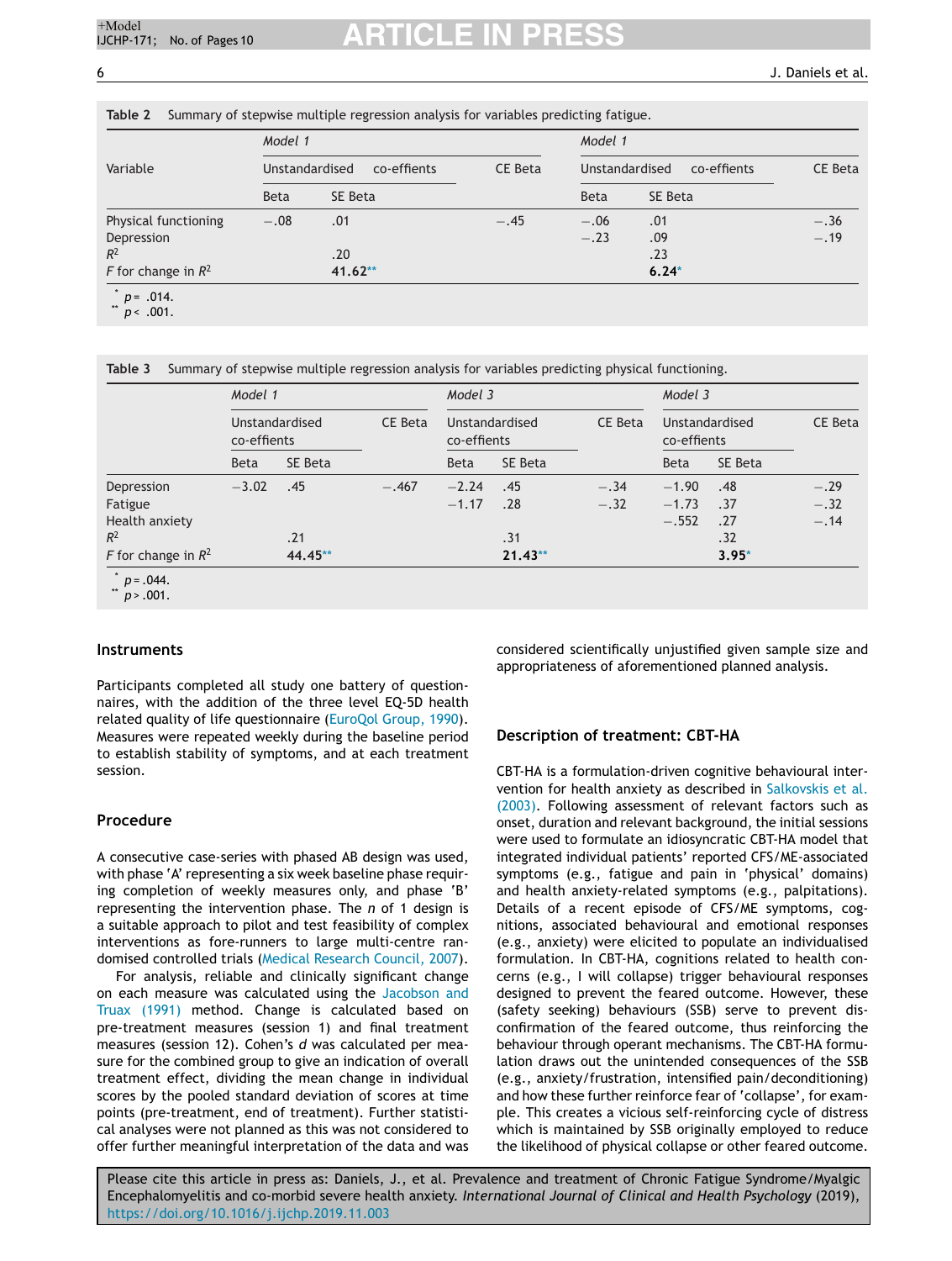This formulation formed the basis for treatment. Standard CBT techniques such as use of 'hypothesis A vs. hypothesis B', verbal reattribution, cognitive restructuring and so forth, were used to appraise negative selfreferential beliefs, test SSB and develop optimal adaptive self-management strategies. The CBT-HA approach was not adapted for the CFS/ME population; physical symptoms, beliefs and behaviours associated with CFS/ME were included within the standard dimensions of the model, with the same techniques used for those with and without medical problems, as seen in [Tyrer](#page-9-0) et [al.](#page-9-0) [\(2017\).](#page-9-0) This does not infer HA adequately accounts for or explains CFS/ME; the model is regarded as transdiagnostic when applied in medical settings.

#### **Results**

#### **Sample characteristics**

Thirty consecutive referrals were made to the treatment trial by clinicians within the service. Of these, seven did not meet inclusion criteria at screening, a further four reported logistical reasons for declining therapy (e.g., competing work demands) and one preferred a standard CFS/ME intervention. This left eighteen meeting eligibility criteria who consented to entry into the trial. Thirteen progressed to assessment after five were lost to follow up. Prior to treatment commencement, two further participants were withdrawn due to no longer meeting the eligibility criteria (*n* = 2) and one withdrew for personal/social reasons (*n* = 1). The final sample consisted of the pre-specified target of *n* = 10 participants, 63% of the eligible sample. Recruitment ceased once *n* = 10 had been reached.

Data from the clinical assessment form indicated all participants were female, ages ranging from 19-56 years, with duration of onset of CFS/ME 6-96 months [\(Table](#page-3-0) 1). Participants reported pain (*n* = 3), anxiety (*n* = 6) and depression (*n* = 2) in addition to CFS/ME. None had previous experience of therapy. Four participants were in full time (>30 hours per week) or graded return to full time employment (40%), four in part-time employment (40%), one was a student (10%) and one was unemployed (10%).

Eight participants completed the full course of therapy (80%, *n* = 8). All those who completed treatment demonstrated reliable change (RC) and clinically significant change (CSC) on at least one primary outcome: six of eight achieved RC and seven of eight CSC on the Chalder fatigue questionnaire; all treatment completers (*n =* 8) achieved both RC and CSC on the SHAI and moved to non-case status. Relevant data required to calculate the RC on the SF-36 or EQ-5D was not available, however treatment completers improved by 20- 50 points, with six of eight achieving CSC (see [Table](#page-7-0) 4). For those who did not complete treatment (*n* = 2; withdrawal at session 5 and 6) scores remained stable: neither participant demonstrated point change on the Chalder fatigue questionnaire; no follow-up data was returned on the SF-36 or EQ-5D. The SHAI either remained the same or reduced by 2 points. CSC and RC were not calculated for these participants as it was evident that a partial intervention had elicited no change.

Calculations of Cohen's *d* included all participants, including those who withdrew from treatment. Analysis of



**Fig. 2** Median baseline and treatment ratings of health anxiety (SHAI) and fatigue (Chalder).

data indicated large effect sizes of > 0.8 on each measure with the exception of HADS-D which fell marginally shy of the cut-off (0.75). Cohen's *d* for the effect of treatment on the EQ-5D and SF-36 were based on the data available for the *n* = 8 treatment completers as these were pre/post measures.

Fig. 2 reports the data path of the median values of key measures (SHAI, Chalder fatigue questionnaire) during phase A (baseline) and phase B (treatment) for those who completed treatment (dotted line denotes clinical cut off of the SHAI). Physical functioning is not represented due to scaling.

#### **Discussion**

The overarching objectives of this study were to replicate and extend previous findings examining the prevalence, relative impact and treatment of CFS/ME with co-morbid health anxiety using larger-scale more robust studies to inform future treatment development and advance research in the field.

Findings from study one indicate that health anxiety in CFS/ME is common and significantly associated with symptom severity. Participants with high health anxiety were more fatigued, anxious and depressed, demonstrating lower levels of physical functioning than those without; health anxiety was confirmed as a significant predictor in a three factor model of physical functioning, but not at all in fatigue. Overall, findings from study one support, replicate and extend previous work [\(Daniels](#page-8-0) et [al.,](#page-8-0) [2017\)](#page-8-0) suggesting health anxiety in CFS/ME is highly prevalent, significantly more so than in other medical settings [\(Tyrer](#page-9-0) et [al.,](#page-9-0) [2011\)](#page-9-0) but similar to those found in the chronic pain population ([Rode,](#page-9-0) [Salkovskis,](#page-9-0) [Dowd,](#page-9-0) [&](#page-9-0) [Hanna,](#page-9-0) [2006\).](#page-9-0) The commonality between the chronic pain and CFS/ME population may be attributed to the absence of a unifying theory to underpin and explain physical symptoms that are heterogeneous in nature; the chronicity associated with 'chronic' pain and 'chronic' fatigue syndrome/ME may present fertile breeding ground for health focussed anxiety where other relevant factors co-exist, particularly considering the stigmatisation and deligitamization reported in CFS/ME ([Dickson,](#page-8-0) [Knussen,](#page-8-0) [&](#page-8-0) [Flowers,](#page-8-0) [2007\).](#page-8-0)

Physical functioning accounted for 20.7% of the variance of fatigue, supporting current theories of a relationship between these factors and established clinical notions, sug-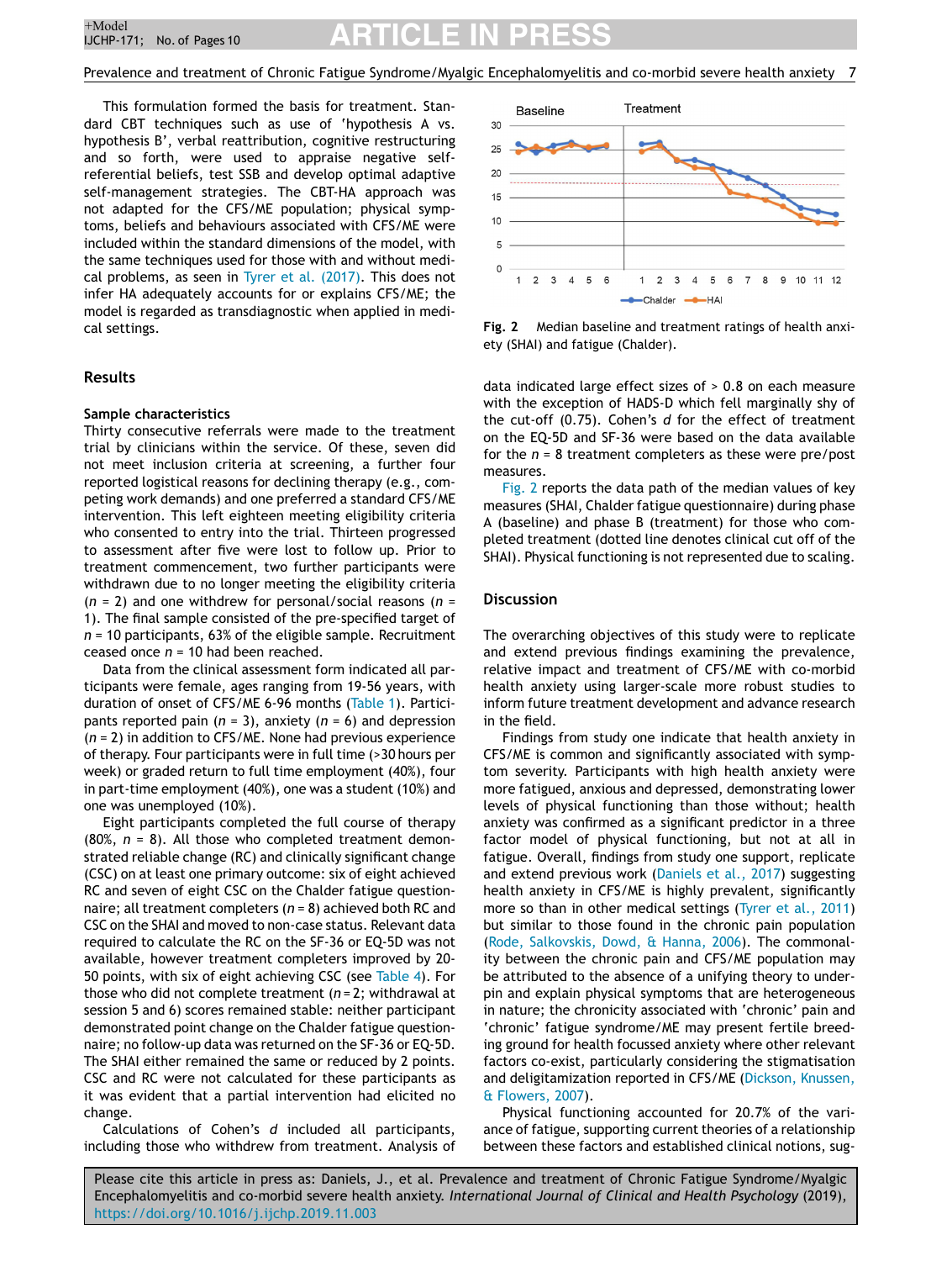<span id="page-7-0"></span>8 J. Daniels et al.

| Measure                         | Baseline 1<br>M(SD) | Last<br>baseline/pre-<br>treatment<br>M(SD) | End of therapy Change<br>M(SD) | Pre-post<br>M(SD) | Reliable<br>Change<br>n  | Clinically<br>Significant<br>Change<br>n | Effect size<br>pre-post d |
|---------------------------------|---------------------|---------------------------------------------|--------------------------------|-------------------|--------------------------|------------------------------------------|---------------------------|
| Chalder<br><b>Fatigue Score</b> | 26.70 (4.52)        | 26.70 (4.79)                                | 14.90 (10.26)                  | 11.80(9.45)       | 6                        |                                          | 1.47                      |
| <b>SHAI</b>                     | 25.70 (5.31)        | 26.40 (6.98)                                | 14.30 (11.38)                  | 12.10(7.87)       | 8                        | 8                                        | 1.28                      |
| <b>HADS-A</b>                   | 13.40(3.27)         | 13.10(3.35)                                 | 7.6(6.54)                      | 5.5(4.50)         | 5                        |                                          | 1.06                      |
| HADS-D                          | 11.20(3.99)         | 10.20(3.99)                                 | 6.6(5.54)                      | 3.60(3.78)        | 3                        | 6                                        | 0.75                      |
| $EQ-5Da$                        |                     | 8.88(1.36)                                  | 7.38(1.85)                     | 1.5(0.92)         |                          |                                          | 0.93                      |
| $SF-36a$                        |                     | 46.88 (25.35)                               | 74.38 (22.43)                  | 27.50 (13.63)     | $\overline{\phantom{a}}$ | 6                                        | 1.15                      |

**Table 4** Calculation of effect size, reliable and clinically significant change of CBT-HA for CFS/ME.

gesting that reduced physical activity may perpetuate and exacerbate fatigue on exertion, as seen in other conditions such as arthritis [\(Hegarty,](#page-9-0) [Conner,](#page-9-0) [Stebbings,](#page-9-0) [&](#page-9-0) [Treharne,](#page-9-0) [2015\).](#page-9-0) Reciprocally, the presence of fatigue is likely to both reduce motivation and compromise capacity for physical functioning, presenting as a vicious cycle which may form a key barrier to clinical intervention. This assumption mirrors the basis of behavioural and physical activity based interventions for CFS/ME. Depression was a secondary significant predictor of fatigue at a lower proportion of variance (an additional 3%), and was the most significant predictor of physical functioning. This is unsurprising given the common association between low mood and reduction in physical activity, the subsequent muscle deconditioning that follows from low levels of physical activity, and then increased fatigue at lower levels of exertion ([Browne](#page-8-0) [&](#page-8-0) [Chalder,](#page-8-0) [2006\).](#page-8-0) Chronic health problems such as CFS/ME are likely to impair mood and physical functioning, which perpetuate both physical symptoms such as fatigue and psychological distress. These findings coupled with rates of co-morbidity suggest that screening for depression in CFS/ME may be warranted.

General anxiety was not found to be a significant predictor of fatigue or physical functioning, where health anxiety *has* been found to be an independent significant predictor of the latter, albeit accounting for only a marginal proportion of the variance. Taken with significant findings relating to higher physical and psychological distress in the high health anxiety group, it is evident this area warrants further exploration. Previous research suggests that anxiety and health anxiety are distinct yet related constructs ([Daniels](#page-8-0) et [al.,](#page-8-0) [2017\),](#page-8-0) with the present findings offering replication and new advancement in the precision of our current understanding of the potential impact and co-morbid of anxiety and health anxiety in CFS/ME. More specifically: we suggest that due to largely unexplained physical sensations, lack of effective reassurance from medical practitioners (due to the condition being poorly understood) and the complex anxiety provoking and problematic nature of managing fatigue, some patients with CFS/ME may be prone to employing strategies to *prevent* worsening of symptoms such as restricting and/or avoidance of physical activity, paying attention to 'warning signs' or excessively resting [\(Daniels](#page-8-0) [&](#page-8-0) [Loades,](#page-8-0) [2017;](#page-8-0) [De](#page-8-0) [Gucht,](#page-8-0) [Garcia,](#page-8-0) [den](#page-8-0) [Engelsman,](#page-8-0) [&](#page-8-0) [Maes,](#page-8-0) [2017\)](#page-8-0) as part of a health anxiety cycle, subsequently resulting in lower levels of physical functioning

and fatigue on exertion. This is consistent with models of health anxiety [\(Salkovskis](#page-9-0) et [al.,](#page-9-0) [2003\),](#page-9-0) fear-avoidance models ([Vlaeyen,](#page-9-0) [Crombez,](#page-9-0) [&](#page-9-0) [Linton,](#page-9-0) [2016\)](#page-9-0) and is seen elsewhere in other medical conditions such as Multiple Sclerosis [\(Hayter,](#page-8-0) [Salkovskis,](#page-8-0) [Silber,](#page-8-0) [&](#page-8-0) [Morris,](#page-8-0) [2016\)](#page-8-0) where there is a clearly understood pathogenesis; indeed we suggest that CFS/ME presents similarly. Findings support these clinical hypotheses, however further work is needed to elucidate the mechanisms and direction of effects when health anxiety co-occurs with CFS/ME.

Study two replicates and further tests the utility of CBT-HA in a larger CFS/ME sample. Outcomes are consistent with recent findings indicating that CBT-HA is an appropriate and effective treatment for health anxiety comorbid with medical conditions [\(Cooper,](#page-8-0) [Gregory,](#page-8-0) [Walker,](#page-8-0) [Lambe,](#page-8-0) [&](#page-8-0) [Salkovskis,](#page-8-0) [2017\),](#page-8-0) despite the potential complex interaction between CFS/ME and health anxiety. Treatment outcomes demonstrate high levels of both reliable and clinically significant change in the target measures, with large effect sizes across the majority of measures indicating effectiveness of the intervention. Notwithstanding the complex symptomatic presentation of CFS/ME and health anxiety co-occurring, the intervention was unproblematic and protocol driven. This offers preliminary evidence that a protocolised intervention for co-morbidity in CFS/ME demonstrates utility and a credible basis for psychological intervention. It is imperative that those receiving the intervention understand that the implicit assumptions of the model does not discriminate between conditions; health anxiety is prevalent and responsive to effective treatment across medical conditions. The focus is distress, and does not infer causality.

### **Limitations and future research**

A proportion of clinicians and patients within the prevalence study expressed scepticism relating to the SHAI. This may have subjected recruitment to selective bias from clinicians with positive/neutral views of the SHAI, leaving opportunity for inadvertent sampling bias of psychologically receptive participants only. Data was collected prior to diagnosis (a potentially anxious time), however the SHAI requires data based on the 'past week' and has good test-retest reliability in medical settings. Health anxiety was not confirmed using formal diagnostic procedures: a larger, longitudinal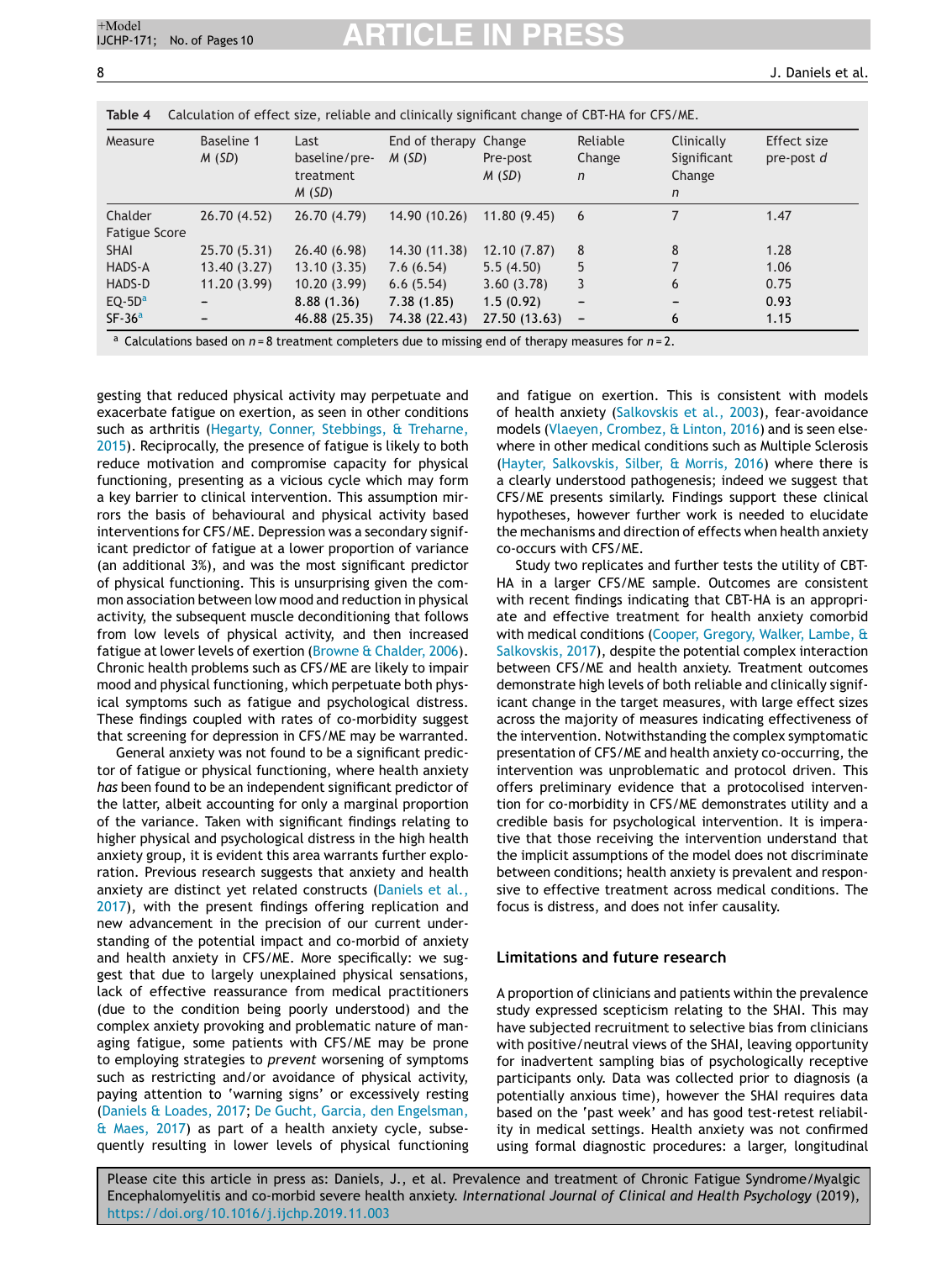#### <span id="page-8-0"></span>Prevalence and treatment of Chronic Fatigue Syndrome/Myalgic Encephalomyelitis and co-morbid severe health anxiety 9

treatment study using diagnostic interviews such as the structured clinical interview for the diagnostic statistical manual (SCID) or similar would advance a more complex and robust understanding of the impact and potential mediating role of health anxiety in treatment. These findings serve as a firm theoretical basis for development in this area.

The case-series *n* of 10 represents an adequately sized sample proportionate to the methodology, with significant outcomes across several dimensions. However, a RCT using formal diagnostic procedures and control comparisons would generate further evidence to support the utility of CBT-HA in CFS/ME and would both satisfy current study limitations and offer a logical next step in the field.

## **Conclusions**

This is the first study to robustly examine prevalence rates of health anxiety in CFS/ME, acting as a larger scale replica of previous studies by the same group. Outcomes from both the prevalence study and treatment trial make a novel contribution to the current understanding and treatment of health anxiety and co-morbidity in CFS/ME. This study provides a clear rationale and platform for further research to replicate and enhance treatment options to this clinical population. Screening for comorbidity is strongly recommended.

### **Funding**

This work was funded by North Bristol NHS Trust, Bristol UK (grant numbers 3045 and 3178). Financial support was received to facilitate the conduct and dissemination of both studies described in this paper.

### **Acknowledgements**

Thanks are extended to participants and clinicians who participated in the study, the steering committee, Laura Medina Perucha for translation work and Matthew Harland, Stephanie Ennis and Tzeamara Goddard for assisting on the projects.

### **References**

- Brazier, J. E., Harper, R., Jones, N. M. B., Ocathain, A., Thomas, K. J., Usherwood, T., & Westlake, L. (1992). Validating the SF-36 health survey questionnaire: New outcome measure for primary care. British Medical Journal, 305, 160-164. [http://dx.doi.org/10.1136/bmj.305.6846.160](dx.doi.org/10.1136/bmj.305.6846.160)
- Brennan, C., Worrall-Davies, A., McMillan, D., Gilbody, S., & House, A. (2010). The hospital anxiety and depression scale: A diagnostic meta-analysis of case-finding ability. Journal of Psychosomatic Research, 69, 371-378. [http://dx.doi.org/10.1016/j.jpsychores.2010.04.006](dx.doi.org/10.1016/j.jpsychores.2010.04.006)
- Browne, T., & Chalder, T. (2006). [Chronic](http://refhub.elsevier.com/S1697-2600(19)30247-9/sbref0015) [fatigue](http://refhub.elsevier.com/S1697-2600(19)30247-9/sbref0015) [syndrome.](http://refhub.elsevier.com/S1697-2600(19)30247-9/sbref0015) *[Psychi](http://refhub.elsevier.com/S1697-2600(19)30247-9/sbref0015)[atry](http://refhub.elsevier.com/S1697-2600(19)30247-9/sbref0015)*[,](http://refhub.elsevier.com/S1697-2600(19)30247-9/sbref0015) [5](http://refhub.elsevier.com/S1697-2600(19)30247-9/sbref0015), 48-51.
- Campbell-Sills, L., Stein, M. B., Sherbourne, C. D., Craske, M. G., Sullivan, G., Golinelli, D., Lang, A. J., Chavira, D. A., Bystritsky, A., Rose, R. D., & Welch, S. S. (2013). Effects of medical comorbidity on anxiety treatment outcomes in primary care. *Psychosomatic Medicine*, 75, 713-720. [http://dx.doi.org/10.1097/PSY.0b013e31829def54](dx.doi.org/10.1097/PSY.0b013e31829def54)
- Carrigan, N., Dysch, L., & Salkovskis, P. M. (2018). The impact of health anxiety in multiple sclerosis: A replication and treatment case series. *Behavioural and Cognitive Psychotherapy*, *46*, 148-167. [http://dx.doi.org/10.1017/S135246581700056X](dx.doi.org/10.1017/S135246581700056X)
- Castell, B. D., Kazantzis, N., & Moss-Morris, R. E. (2011). Cognitive behavioral therapy and graded exercise for chronic fatigue syndrome: A meta-analysis. *Clinical Psychology: Science and Practice*, 18, 311-324. [http://dx.doi.org/10.1111/j.1468-2850.2011.01262.x](dx.doi.org/10.1111/j.1468-2850.2011.01262.x)
- Caswell, A., & Daniels, J. (2018). *[Anxiety](http://refhub.elsevier.com/S1697-2600(19)30247-9/sbref0035) [and](http://refhub.elsevier.com/S1697-2600(19)30247-9/sbref0035) [depression](http://refhub.elsevier.com/S1697-2600(19)30247-9/sbref0035) [in](http://refhub.elsevier.com/S1697-2600(19)30247-9/sbref0035) [chronic](http://refhub.elsevier.com/S1697-2600(19)30247-9/sbref0035) [fatigue](http://refhub.elsevier.com/S1697-2600(19)30247-9/sbref0035) [syndrome,](http://refhub.elsevier.com/S1697-2600(19)30247-9/sbref0035) [prevalence](http://refhub.elsevier.com/S1697-2600(19)30247-9/sbref0035) [and](http://refhub.elsevier.com/S1697-2600(19)30247-9/sbref0035) [effects](http://refhub.elsevier.com/S1697-2600(19)30247-9/sbref0035) [on](http://refhub.elsevier.com/S1697-2600(19)30247-9/sbref0035) [treatment:](http://refhub.elsevier.com/S1697-2600(19)30247-9/sbref0035) [A](http://refhub.elsevier.com/S1697-2600(19)30247-9/sbref0035) [sys](http://refhub.elsevier.com/S1697-2600(19)30247-9/sbref0035)[tematic](http://refhub.elsevier.com/S1697-2600(19)30247-9/sbref0035) [review](http://refhub.elsevier.com/S1697-2600(19)30247-9/sbref0035) [and](http://refhub.elsevier.com/S1697-2600(19)30247-9/sbref0035) [metaregression](http://refhub.elsevier.com/S1697-2600(19)30247-9/sbref0035)*[.](http://refhub.elsevier.com/S1697-2600(19)30247-9/sbref0035) [Glasgow,](http://refhub.elsevier.com/S1697-2600(19)30247-9/sbref0035) [United](http://refhub.elsevier.com/S1697-2600(19)30247-9/sbref0035) [Kingdom:](http://refhub.elsevier.com/S1697-2600(19)30247-9/sbref0035) [Poster](http://refhub.elsevier.com/S1697-2600(19)30247-9/sbref0035) [presented](http://refhub.elsevier.com/S1697-2600(19)30247-9/sbref0035) [at](http://refhub.elsevier.com/S1697-2600(19)30247-9/sbref0035) [British](http://refhub.elsevier.com/S1697-2600(19)30247-9/sbref0035) [Association](http://refhub.elsevier.com/S1697-2600(19)30247-9/sbref0035) [of](http://refhub.elsevier.com/S1697-2600(19)30247-9/sbref0035) [Behavioural](http://refhub.elsevier.com/S1697-2600(19)30247-9/sbref0035) [and](http://refhub.elsevier.com/S1697-2600(19)30247-9/sbref0035) [Cog](http://refhub.elsevier.com/S1697-2600(19)30247-9/sbref0035)[nitive](http://refhub.elsevier.com/S1697-2600(19)30247-9/sbref0035) [Psychotherapies.](http://refhub.elsevier.com/S1697-2600(19)30247-9/sbref0035) [July.](http://refhub.elsevier.com/S1697-2600(19)30247-9/sbref0035)
- Chalder, T., Berelowitz, G., Pawlikowska, T., Watts, L., Wessely, S., Wright, D., & Wallace, E. P. (1993). Development of a fatigue scale. Journal of Psychosomatic Research, 37, 147-153. [http://dx.doi.org/10.1016/0022-3999\(93\)90081-p](dx.doi.org/10.1016/0022-3999(93)90081-p)
- Collin, S. M., Heron, J., Nikolaus, S., Knoop, H., & Crawley, E. (2018). Chronic fatigue syndrome (CFS/ME) symptombased phenotypes and 1-year treatment outcomes in two clinical cohorts of adult patients in the UK and The Netherlands. Journal of Psychosomatic Research, 104, 29-34. [http://dx.doi.org/10.1016/j.jpsychores.2017.11.007](dx.doi.org/10.1016/j.jpsychores.2017.11.007)
- Cooper, K., Gregory, J. D., Walker, I., Lambe, S., & Salkovskis, P. M. (2017). Cognitive behaviour therapy for health anxiety: A systematic review and meta-analysis. *Behavioural and Cognitive Psychotherapy*, 45, 110-123. [http://dx.doi.org/10.1017/s1352465816000527](dx.doi.org/10.1017/s1352465816000527)
- Creed, F., & Barsky, A. (2004). A systematic review of the epidemiology of somatisation disorder and hypochondriasis. Journal of Psychosomatic Research, 56, 391-408. [http://dx.doi.org/10.1016/S0022-3999\(03\)00622-6](dx.doi.org/10.1016/S0022-3999(03)00622-6)
- Daniels, J., Brigden, A., & Kacorova, A. (2017). Anxiety and depression in chronic fatigue syndrome/myalgic encephalomyelitis (CFS/ME): Examining the incidence of health anxiety in CFS/ME. *Psychology and Psychotherapy, Research and Practice*, *90*, 502-509. [http://dx.doi.org/10.1111/papt.12118](dx.doi.org/10.1111/papt.12118)
- Daniels, J., & Loades, M. E. (2017). A novel approach to treating CFS and co-morbid health anxiety: A case study. *Clinical Psychology & Psychotherapy*, *24*, 727---736. [http://dx.doi.org/10.1002/cpp.2042](dx.doi.org/10.1002/cpp.2042)
- De Gucht, V., Garcia, F. K., den Engelsman, M., & Maes, S. (2017). Do changes in illness perceptions, physical activity, and behavioural regulation influence fatigue severity and health-related outcomes in CFS patients? *Journal of Psychosomatic Research*, 95, 55-61. [http://dx.doi.org/10.1016/j.jpsychores.2017.02.](dx.doi.org/10.1016/j.jpsychores.2017.02.009) [009](dx.doi.org/10.1016/j.jpsychores.2017.02.009)
- Deale, A., Chalder, T., Marks, I., & Wessely, S. (1997). Cognitive behavior therapy for chronic fatigue syndrome: A randomized controlled trial. American Journal of Psychiatry, 154, 408-414. [http://dx.doi.org/10.1176/ajp.154.3.408](dx.doi.org/10.1176/ajp.154.3.408)
- Dickson, A., Knussen, C., & Flowers, P. (2007). [Stigma](http://refhub.elsevier.com/S1697-2600(19)30247-9/sbref0080) [and](http://refhub.elsevier.com/S1697-2600(19)30247-9/sbref0080) [the](http://refhub.elsevier.com/S1697-2600(19)30247-9/sbref0080) [delegitimation](http://refhub.elsevier.com/S1697-2600(19)30247-9/sbref0080) [experience:](http://refhub.elsevier.com/S1697-2600(19)30247-9/sbref0080) [An](http://refhub.elsevier.com/S1697-2600(19)30247-9/sbref0080) [interpretative](http://refhub.elsevier.com/S1697-2600(19)30247-9/sbref0080) [phenomenological](http://refhub.elsevier.com/S1697-2600(19)30247-9/sbref0080) [analysis](http://refhub.elsevier.com/S1697-2600(19)30247-9/sbref0080) [of](http://refhub.elsevier.com/S1697-2600(19)30247-9/sbref0080) [people](http://refhub.elsevier.com/S1697-2600(19)30247-9/sbref0080) [living](http://refhub.elsevier.com/S1697-2600(19)30247-9/sbref0080) [with](http://refhub.elsevier.com/S1697-2600(19)30247-9/sbref0080) [chronic](http://refhub.elsevier.com/S1697-2600(19)30247-9/sbref0080) [fatigue](http://refhub.elsevier.com/S1697-2600(19)30247-9/sbref0080) [syndrome.](http://refhub.elsevier.com/S1697-2600(19)30247-9/sbref0080) *[Psychol](http://refhub.elsevier.com/S1697-2600(19)30247-9/sbref0080)[ogy](http://refhub.elsevier.com/S1697-2600(19)30247-9/sbref0080) [and](http://refhub.elsevier.com/S1697-2600(19)30247-9/sbref0080) [Health](http://refhub.elsevier.com/S1697-2600(19)30247-9/sbref0080)*[,](http://refhub.elsevier.com/S1697-2600(19)30247-9/sbref0080) *[22](http://refhub.elsevier.com/S1697-2600(19)30247-9/sbref0080)*[,](http://refhub.elsevier.com/S1697-2600(19)30247-9/sbref0080) [851---867.](http://refhub.elsevier.com/S1697-2600(19)30247-9/sbref0080)
- EuroQol Group. (1990). [EuroQol-](http://refhub.elsevier.com/S1697-2600(19)30247-9/sbref0085) [a](http://refhub.elsevier.com/S1697-2600(19)30247-9/sbref0085) [new](http://refhub.elsevier.com/S1697-2600(19)30247-9/sbref0085) [facility](http://refhub.elsevier.com/S1697-2600(19)30247-9/sbref0085) [for](http://refhub.elsevier.com/S1697-2600(19)30247-9/sbref0085) [the](http://refhub.elsevier.com/S1697-2600(19)30247-9/sbref0085) [measurement](http://refhub.elsevier.com/S1697-2600(19)30247-9/sbref0085) [of](http://refhub.elsevier.com/S1697-2600(19)30247-9/sbref0085) [health-related](http://refhub.elsevier.com/S1697-2600(19)30247-9/sbref0085) [quality](http://refhub.elsevier.com/S1697-2600(19)30247-9/sbref0085) of [life.](http://refhub.elsevier.com/S1697-2600(19)30247-9/sbref0085) *[Health](http://refhub.elsevier.com/S1697-2600(19)30247-9/sbref0085) [Policy](http://refhub.elsevier.com/S1697-2600(19)30247-9/sbref0085)*[,](http://refhub.elsevier.com/S1697-2600(19)30247-9/sbref0085) [16](http://refhub.elsevier.com/S1697-2600(19)30247-9/sbref0085), 199-208.
- Fukuda, K., Straus, S. E., Hickie, I., Sharpe, M. C., Dobbins, J. G., & Komaroff, A. L. (1994). The chronic fatigue syndrome: A comprehensive approach to its definition and study. Annals of Internal Medicine, 121, 953-959. [http://dx.doi.org/10.7326/0003-4819-121-12-199412150-00009](dx.doi.org/10.7326/0003-4819-121-12-199412150-00009)
- Hayter, A. L., Salkovskis, P. M., Silber, E., & Morris, R. G. (2016). The impact of health anxiety in patients with relapsing remitting multiple sclerosis: Misperception, misattribution and quality of life. *British Journal of Clinical Psychology*, *55*, 371---386. [http://dx.doi.org/10.1111/bjc.12106](dx.doi.org/10.1111/bjc.12106)